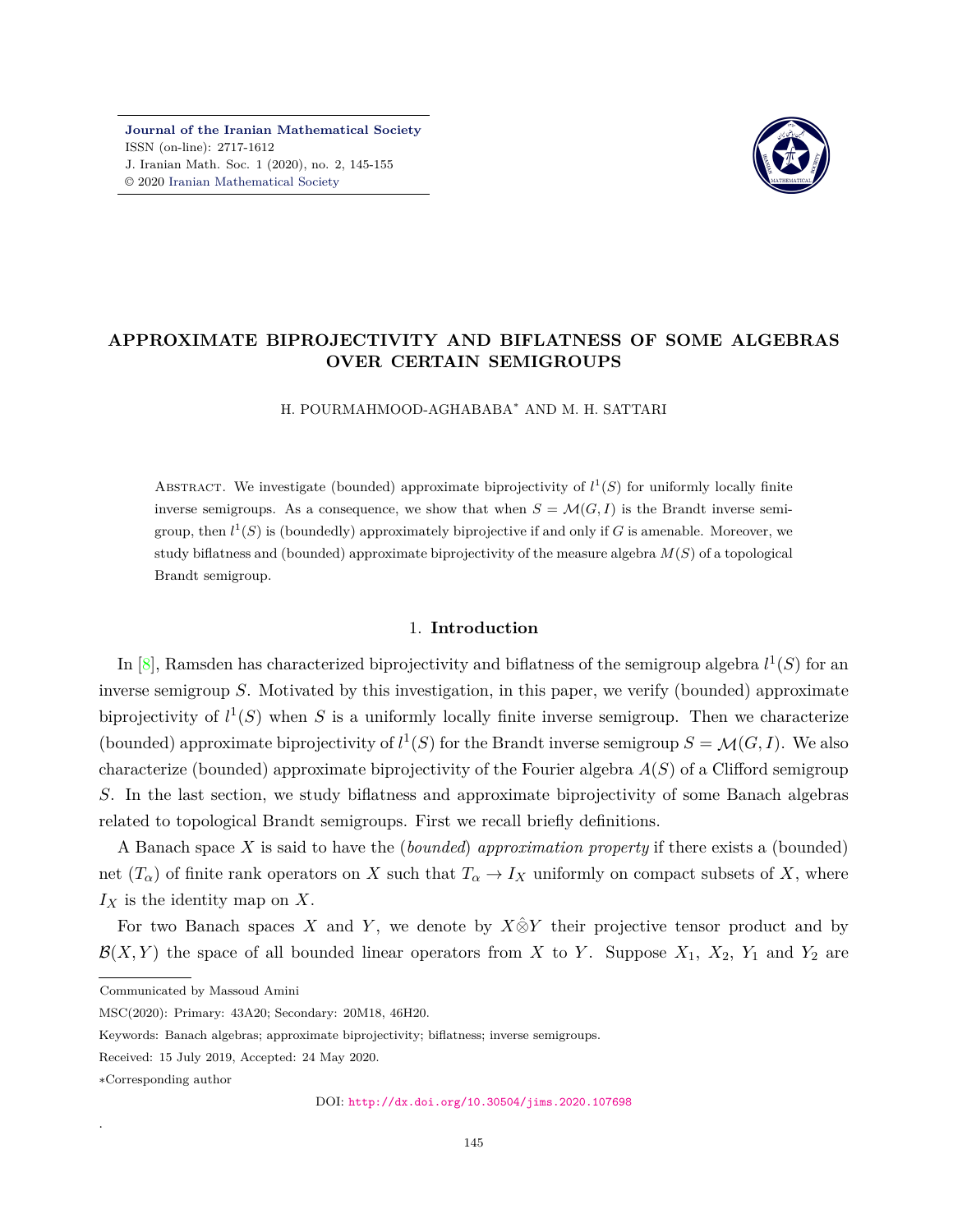Banach spaces and  $T_i \in \mathcal{B}(X_i, Y_i)$  for  $i = 1, 2$ . The tensor product of  $T_1$  and  $T_2$  is the linear map defined by  $T_1 \otimes T_2 : X_1 \hat{\otimes} X_2 \to Y_1 \hat{\otimes} Y_2$  by

$$
(T_1 \otimes T_2)(x_1 \otimes x_2) = T_1(x_1) \otimes T_2(x_2) \qquad (x_1 \in X_1, x_2 \in X_2).
$$

The projective tensor product of two Banach algebras *A* and *B* is denoted by  $\hat{A} \hat{\otimes} B$ , which is a Banach algebra with the following multiplication:

$$
(a_1 \otimes b_1) \cdot (a_2 \otimes b_2) = (a_1 a_2) \otimes (b_1 b_2) \qquad (a_1, a_2 \in A, b_1, b_2 \in B).
$$

Let *A* be a Banach algebra. The product map on *A* extends to a map  $\Delta_A : A \hat{\otimes} A \to A$ , determined by  $\Delta_A(a \otimes b) = ab$  for all  $a, b \in A$ . The projective tensor product  $\hat{A} \otimes A$  becomes a Banach  $A$ -bimodule with the following module actions:

$$
a \cdot (b \otimes c) = ab \otimes c, \quad (b \otimes c) \cdot a = b \otimes ca \qquad (a, b, c \in A).
$$

By these actions  $\Delta_A$  becomes an *A*-bimodule homomorphism.

An approximate diagonal for A is a net  $(\mathbf{m}_{\alpha}) \subseteq A \hat{\otimes} A$  such that  $a \cdot \mathbf{m}_{\alpha} - \mathbf{m}_{\alpha} \cdot a \to 0$  and  $(\Delta_A \mathbf{m}_{\alpha})a \to a$ for each  $a \in A$ . A Banach algebra A is called *pseudo-amenable* if it has an approximate diagonal ( $[5]$  $[5]$  $[5]$ ).

A Banach algebra *A* is called *biprojective* if ∆*<sup>A</sup>* has a bounded right inverse which is an *A*-bimodule homomorphism and is called *biflat* if ∆*∗ A* has a bounded left inverse which is an *A*-bimodule homomorphism. Different notations of approximate biprojectivity are considered in  $[1, 7]$  $[1, 7]$  $[1, 7]$  and  $[12]$ . We use the given one by the first author in [\[7\]](#page-10-3) that includes much more classes of Banach algebras; see [\[7\]](#page-10-3).

<span id="page-1-0"></span>**Definition 1.1.** A Banach algebra *A* is called *approximately biprojective* if there exists a net  $(\rho_{\alpha}) \subset$  $B(A, A\hat{\otimes}A)$  such that

- (i)  $\Delta_A \circ \rho_\alpha(a) \to a$  for all  $a \in A$ ,
- (ii)  $a \cdot \rho_{\alpha}(b) \rho_{\alpha}(ab) \rightarrow 0$  for all  $a, b \in A$ ,
- (iii)  $\rho_{\alpha}(a) \cdot b \rho_{\alpha}(ab) \rightarrow 0$  for all  $a, b \in A$ .

Moreover, if the net  $(\rho_{\alpha})$  can be chosen to be bounded with bound *C*, we say that *A* is *boundedly approximately biprojective* or *C-approximately biprojective*. The infimum of such *C >* 0 is called the *approximate biprojectivity constant* of *A* and is denoted by BC(*A*).

Notice that Zhang assumes each  $\rho_{\alpha}$  in Definition [1.1](#page-1-0) is an A-bimodule homomorphism and Aristov assumes the convergence in conditions (i), (ii) and (iii) is the uniformly convergence on compact subsets of *A*; [\[1,](#page-10-2) Proposition 5.5]. We remark that our definition coincides with Aristov's definition in bounded case; see [\[1,](#page-10-2) Theorem 7.2]. Note also that if *A* has the bounded approximation property, by  $[1,$  $[1,$  $[1,$  Theorems 3.6(B) and 7.3(C), bounded approximate biprojectivity is equivalent to biflatness.

A (discrete) semigroup *S* is called an *inverse semigroup* if for each  $s \in S$  there is a unique element  $s^* \in S$  such that  $ss^*s = s$  and  $s^*ss^* = s^*$ . An element  $e \in S$  is called an *idempotent* if  $e^2 = e^* = e$ . The set of all idempotents of *S* is denoted by  $E(S)$ . For each  $e \in E(S)$  we define  $G_e = \{s \in S : ss^* = s\}$  $s^*s = e$ , which is a maximal subgroup of *S*. An inverse semigroup *S* is called a *Clifford semigroup* if  $s^*s = ss^*$  for all  $s \in S$ .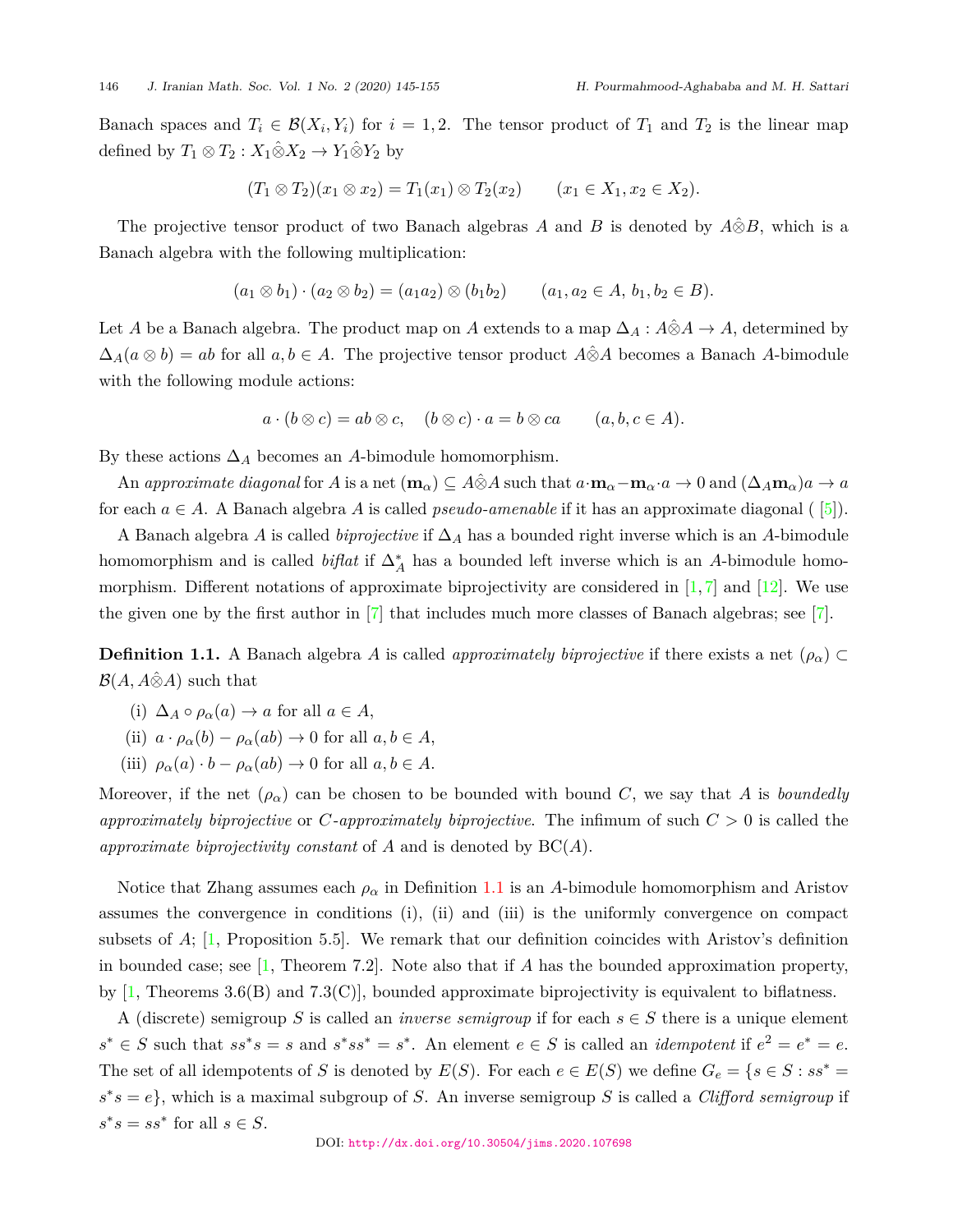## 2. **Approximate biprojectivity of some semigroup algebras**

In the following proposition we characterize (bounded) approximate biprojectivity of  $l<sup>1</sup>$ -direct sum of Banach algebras. Let  $(A_i)_{i \in I}$  be a family of Banach algebras. Then the  $l^1$ -direct sum of  $(A_i)_{i \in I}$  is defined by

$$
A = l^1 - \bigoplus_{i \in I} A_i = \left\{ a = (a_i)_{i \in I} : ||a|| = \sum_{i \in I} ||a_i||_{A_i} < \infty \right\}.
$$

Obviously, *A* is a Banach algebra with componentwise product.

<span id="page-2-0"></span>**Proposition 2.1.** *Let*  $(A_i)_{i \in I}$  *be a family of Banach algebras and let*  $A = l^1 - \bigoplus_{i \in I} A_i$ *. Then* 

- *(i) A is approximately biprojective if and only if each A<sup>i</sup> is approximately biprojective.*
- *(ii) A is C-approximately biprojective if and only if each A<sup>i</sup> is C-approximately biprojective.*

*Proof.* Let *A* be approximately biprojective and  $(\rho_{\lambda}) \subset \mathcal{B}(A, A \hat{\otimes} A)$  be a net satisfying Definition [1.1](#page-1-0). Let also for each  $i \in I$ ,  $i_i : A_i \to A$  and  $p_i : A \to A_i$  be the canonical injection and projection, respectively. Set  $\rho_{i,\lambda} = (p_i \otimes p_i) \circ \rho_\lambda \circ \iota_i \in \mathcal{B}(A_i, A_i \hat{\otimes} A_i)$ . Then for each  $a_i \in A_i$ ,

$$
\lim_{\lambda} \Delta_{A_i} \circ \rho_{i,\lambda}(a_i) = \lim_{\lambda} \Delta_{A_i} \circ (p_i \otimes p_i) \circ \rho_{\lambda} \circ \iota_i(a_i) = \lim_{\lambda} p_i \circ \Delta_A \circ \rho_{\lambda}(\iota_i(a_i)) = p_i(\iota_i(a_i)) = a_i,
$$

and

$$
\lim_{\lambda} \rho_{i,\lambda}(a_i b_i) - a_i \rho_{i,\lambda}(b_i) = \lim_{\lambda} (\rho_i \otimes p_i) [\rho_{\lambda}(\iota_i(a_i)\iota_i(b_i)) - \iota_i(a_i) \rho_{\lambda}(\iota_i(b_i))] = 0,
$$

and likewise,  $\lim_{\lambda} \rho_{i,\lambda}(a_i b_i) - \rho_{i,\lambda}(a_i) b_i = 0$ . So each  $A_i$  is approximately biprojective.

Conversely, assume that each  $A_i$  is approximately biprojective. Take  $\epsilon > 0$ ,  $F = \{a_1, \ldots, a_n\} \subset A$ and  $G = \{b_1, \ldots, b_n\} \subset A$ . Suppose  $a_k = (a_{k,i})$  and  $b_k = (b_{k,i})$  for  $1 \le k \le n$ . Then there is a finite subset *J* of *I* such that

$$
\sum_{i \notin J} ||a_{k,i}|| < \epsilon \quad \text{and} \quad \sum_{i \notin J} ||b_{k,i}|| < \epsilon \qquad (1 \le k \le n).
$$

Now for all  $i \in J$  there exist  $\lambda = \lambda(F, G, \epsilon)$  and  $\rho_{i,\lambda} : A_i \to A_i \hat{\otimes} A_i$  such that

$$
\|\Delta_{A_i}\circ\rho_{i,\lambda}(a_{k,i})-a_{k,i}\|<\frac{\epsilon}{\#J},
$$

and

$$
\|\rho_{i,\lambda}(a_{k,i}b_{k,i})-a_{k,i}\rho_{i,\lambda}(b_{k,i})\|<\frac{\epsilon}{\#J},\quad\|\rho_{i,\lambda}(a_{k,i}b_{k,i})-\rho_{i,\lambda}(a_{k,i})b_{k,i}\|<\frac{\epsilon}{\#J}.
$$

Define  $\rho_{\lambda} = \rho_{\lambda(F,G,\epsilon)} := l^1 - \bigoplus_{i \in J} \rho_{i,\lambda(F,G,\epsilon)}$ . Then for each  $1 \leq k \leq n$ ,

$$
\begin{aligned} \|\Delta_A \circ \rho_\lambda(a_k) - a_k\| &\leq \|\Delta_A \circ \rho_\lambda((a_{k,i})_{i \in J}) - (a_{k,i})_{i \in J}\| + \|\Delta_A \circ \rho_\lambda((a_{k,i})_{i \notin J}) - (a_{k,i})_{i \notin J}\| \\ &= \sum_{i \in J} \|\Delta_{A_i} \circ \rho_{i,\lambda}(a_{k,i}) - a_{k,i}\| + \sum_{i \notin J} \|a_{k,i}\| \\ &< 2\epsilon, \\ \text{DOI: http://dx.doi.org/10.30504/jims.2020.107698} \end{aligned}
$$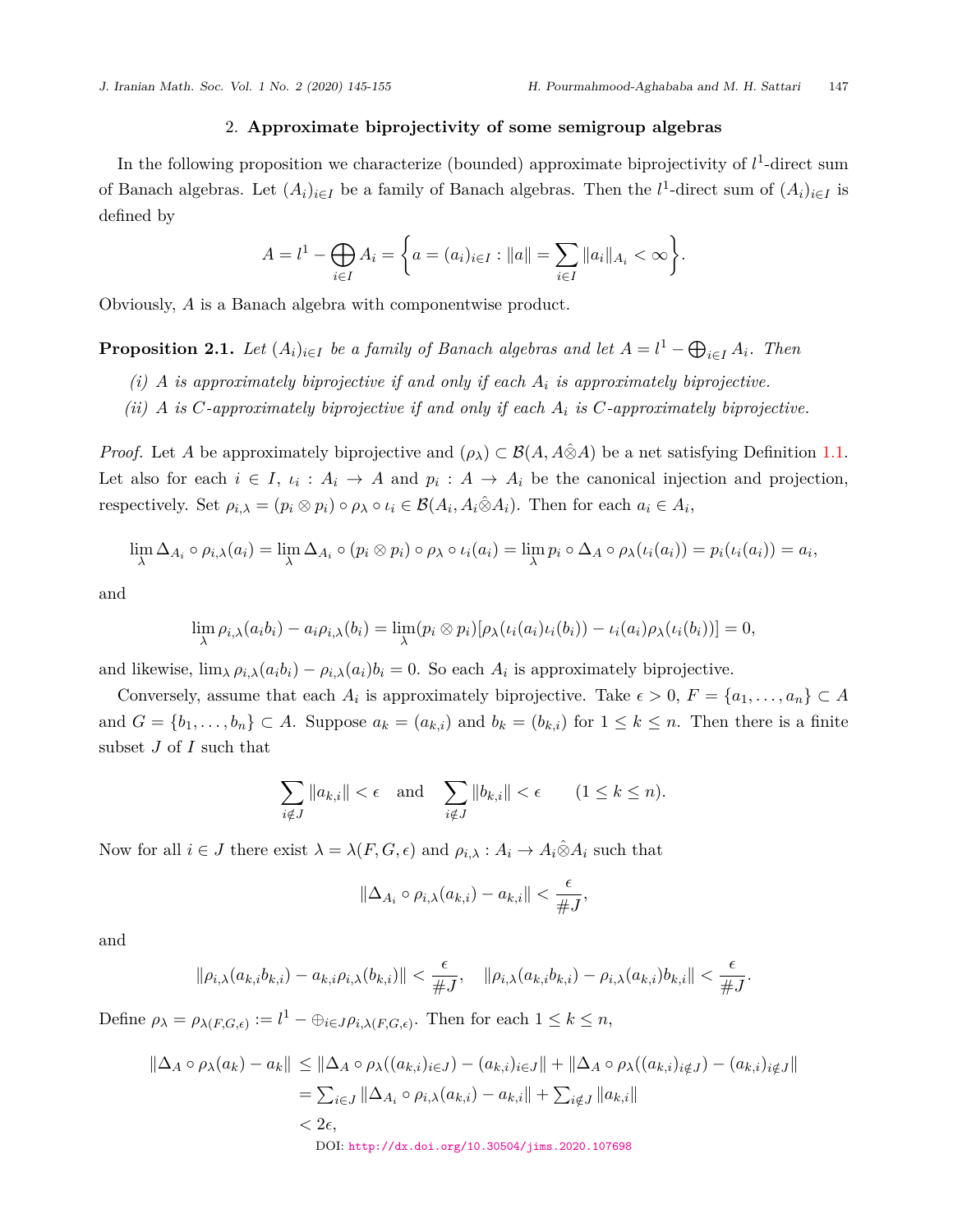and

$$
\|\rho_{\lambda}(a_{k}b_{k}) - a_{k}\rho_{\lambda}(b_{k})\| = \|\rho_{\lambda}((a_{k,i}b_{k,i})) - (a_{k,i})\rho_{\lambda}((b_{k,i}))\|
$$
  
\n
$$
= \|\rho_{\lambda}((a_{k,i}b_{k,i}))_{i \in J}) - (a_{k,i})_{i \in J}\rho_{\lambda}((b_{k,i})_{i \in J})\|
$$
  
\n
$$
= \sum_{i \in J} \|\rho_{i,\lambda}(a_{k,i}b_{k,i}) - (a_{k,i})\rho_{i,\lambda}(b_{k,i})\|
$$
  
\n
$$
< \epsilon.
$$

Similarly,  $\|\rho_{\lambda}(a_k b_k) - \rho_{\lambda}(a_k) b_k\| < \epsilon$ . Therefore, *A* is approximately biprojective.

(ii) An inspection of the proof of part (i) shows that  $\sup_{\lambda} ||\rho_{\lambda}|| \leq C$  if and only if  $\sup_{\lambda} ||\rho_{i,\lambda}|| \leq$  $C.$ 

As an application, we characterize (bounded) approximate biprojectivity of the Fourier algebra of a Clifford semigroup. We recall that a discrete group *G* is termed *amenable* if there is a positive linear functional  $m \in l^{\infty}(G)^{*}$ , called an *invariant mean*, such that  $m(L_x \phi) = m(\phi)$  for all  $x \in G$  and  $\phi \in l^{\infty}(G)$ , where  $L_x \phi(y) = \phi(xy)$  for each  $y \in G$ .

**Corollary 2.2.** *Let S be a Clifford semigroup and A*(*S*) *be the Fourier algebra of S, introduced in [\[6\]](#page-10-5). Then*

- (i) *A*(*S*) *is approximately biprojective if and only if it admits an approximate identity.*
- (ii)  $A(S)$  is C-approximately biprojective if and only if  $A(G_e)$  is C-approximately biprojective for  $\forall$  *each*  $e \in E(S)$ .
- (iii) If  $G_e$  is amenable for each  $e \in E(S)$ , then  $A(S)$  is  $C$ -approximately biprojective if and only if *each*  $G_e$  *has an abelian subgroup of finite index and*  $BC(A(G_e)) \leq C$ *.*

*Proof.* (i) By [\[6\]](#page-10-5) we know that  $A(S) = l^1 - \bigoplus_{e \in E(S)} A(G_e)$ . Now the corollary follows from Proposition [2.1](#page-2-0) and [\[7,](#page-10-3) Example 4.4 (ii)]. Note that  $l^1 - \bigoplus_{e \in E(S)} A(G_e)$  has an approximate identity if and only if each  $A(G_e)$  has an approximate identity.

- (ii) This follows from Proposition [2.1](#page-2-0) by noting that  $A(S) = l^1 \bigoplus_{e \in E(S)} A(G_e)$ .
- (iii) It follows from [\[7,](#page-10-3) Corollary 3.10 and Example 4.6 (ii)] and Proposition [2.1.](#page-2-0)  $\Box$

We remark that  $A(\mathbb{F}_2)$  has an approximate identity (not bounded), where  $\mathbb{F}_2$  is the free group on two generators, and so  $A(\mathbb{F}_2)$  is approximately biprojective, but it is not biprojective [\[9\]](#page-10-6).

<span id="page-3-0"></span>**Proposition 2.3.** *Let A, B be two Banach algebras. If A is C-approximately biprojective and B is C ′ -approximately biprojective, then A⊗*ˆ*B is CC′ -approximately biprojective.*

*Proof.* Following the proof of [[8](#page-10-0), Proposition 2.4] we define  $\rho_{(\alpha,\beta)} = \theta \circ (\rho_\alpha \otimes \tau_\beta)$  where

 $\theta$  :  $(A \hat{\otimes} A) \hat{\otimes} (B \hat{\otimes} B) \rightarrow (A \hat{\otimes} B) \hat{\otimes} (A \hat{\otimes} B)$ 

is the canonical isometric isomorphism determined by

$$
\theta((a_1 \otimes a_2) \otimes (b_1 \otimes b_2)) = (a_1 \otimes b_1) \otimes (a_2 \otimes b_2),
$$

and  $(\rho_{\alpha})$  and  $(\tau_{\beta})$  are bounded by *C* and *C'* and satisfy Definition [1.1](#page-1-0) for *A* and *B*, respectively. Then by the product order,

$$
(\alpha, \beta) \leq (\alpha', \beta') \Longleftrightarrow \alpha \leq \alpha' \text{ and } \beta \leq \beta',
$$
  
DOI: <http://dx.doi.org/10.30504/jims.2020.107698>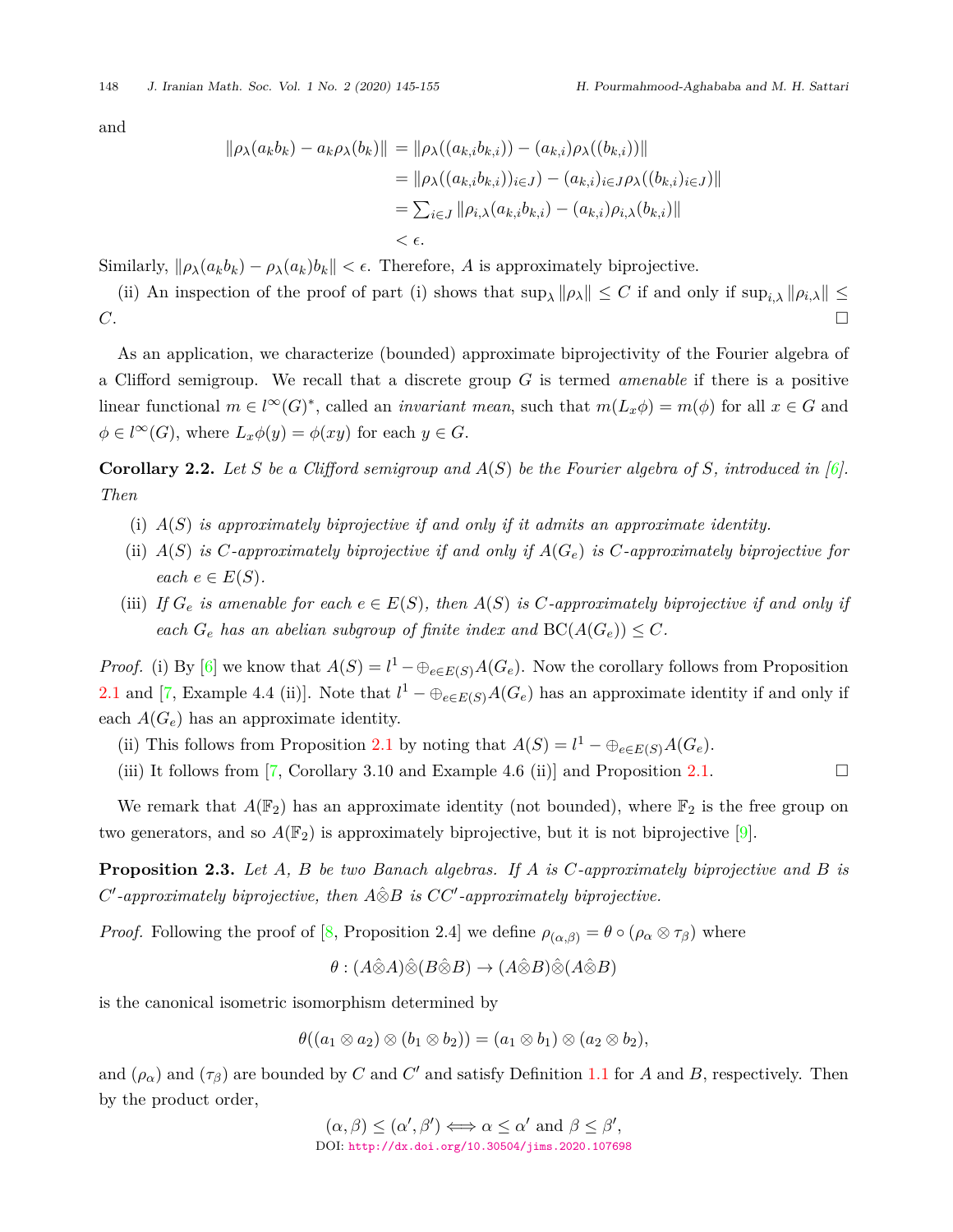we have

<span id="page-4-0"></span>(2.1) 
$$
\lim_{(\alpha,\beta)} \Delta_{A\hat{\otimes}B} \circ \rho_{(\alpha,\beta)}(a\otimes b) = \lim_{(\alpha,\beta)} \Delta_A \circ \rho_{\alpha}(a) \otimes \Delta_B \circ \tau_{\beta}(b) = a\otimes b.
$$

Now let  $F = \sum_{n=1}^{\infty} a_n \otimes b_n \in A \hat{\otimes} B$  and  $\epsilon > 0$ . Choose  $N \in \mathbb{N}$  such that  $\sum_{n=N+1}^{\infty} ||a_n|| ||b_n|| < \epsilon$ . Then by  $(2.1)$  $(2.1)$  there is  $(\alpha_0, \beta_0)$  such that

$$
\|\Delta_{A\hat{\otimes}B}\circ\rho_{(\alpha_0,\beta_0)}(\sum_{n=1}^N a_n\otimes b_n)-\sum_{n=1}^N a_n\otimes b_n\|<\epsilon,
$$

and so

$$
\|\Delta_{A\hat{\otimes}B}\circ\rho_{(\alpha_0,\beta_0)}(F)-F\|<\epsilon+\|\Delta_{A\hat{\otimes}B}\circ\rho_{(\alpha_0,\beta_0)}(\sum_{n=N+1}^{\infty}a_n\otimes b_n)-\sum_{n=N+1}^{\infty}a_n\otimes b_n\|<2\epsilon+CC'\epsilon.
$$

Also, since  $\rho_{\alpha}$ 's and  $\tau_{\beta}$ 's are bounded,

$$
\lim_{(\alpha,\beta)} \rho_{(\alpha,\beta)}((a \otimes b)(a' \otimes b')) - (a \otimes b)\rho_{(\alpha,\beta)}(a' \otimes b')
$$
\n
$$
= \lim_{(\alpha,\beta)} \theta[\rho_{\alpha}(aa') \otimes \tau_{\beta}(bb') - a\rho_{\alpha}(a') \otimes \tau_{\beta}(bb') + a\rho_{\alpha}(a') \otimes \tau_{\beta}(bb') - a\rho_{\alpha}(a') \otimes b\tau_{\beta}(b')]
$$
\n
$$
= \lim_{(\alpha,\beta)} \theta[(\rho_{\alpha}(aa') - a\rho_{\alpha}(a')) \otimes \tau_{\beta}(bb') + a\rho_{\alpha}(a') \otimes (\tau_{\beta}(bb') - b\tau_{\beta}(b'))]
$$
\n
$$
= 0.
$$

Now let  $F = \sum_{n=1}^{\infty} a_n \otimes b_n$ ,  $G = \sum_{n=1}^{\infty} a'_n \otimes b'_n \in A \hat{\otimes} B$  and let  $\epsilon > 0$ . Then there is  $M \in \mathbb{N}$  such that

$$
\sum_{n=M+1}^{\infty} \|a_n\| \|b_n\| < \epsilon / \|G\| CC', \quad \sum_{n=M+1}^{\infty} \|a'_n\| \|b'_n\| < \epsilon / \|F\| CC'.
$$

If  $F_M = \sum_{n=1}^M a_n \otimes b_n$  and  $G_M = \sum_{n=1}^M a'_n \otimes b'_n$ , then there is  $(\alpha_1, \beta_1)$  such that

 $\|\rho_{(\alpha_1,\beta_1)}(F_M \cdot G_M) - F_M \cdot \rho_{(\alpha_1,\beta_1)}(G_M)\| < \epsilon,$ 

and hence

$$
\|\rho_{(\alpha_1,\beta_1)}(F \cdot G) - F \cdot \rho_{(\alpha_1,\beta_1)}(G)\| \le \|\rho_{(\alpha_1,\beta_1)}(F_M \cdot G_M) - F_M \cdot \rho_{(\alpha_1,\beta_1)}(G_M)\| \n+ \|\rho_{(\alpha_1,\beta_1)}((F - F_M) \cdot G_M) - (F - F_M) \cdot \rho_{(\alpha_1,\beta_1)}(G_M)\| \n+ \|\rho_{(\alpha_1,\beta_1)}((F - F_M) \cdot (G - G_M)) - (F - F_M) \cdot \rho_{(\alpha_1,\beta_1)}(G - G_M)\| \n+ \|\rho_{(\alpha_1,\beta_1)}(F_M \cdot (G - G_M)) - F_M \cdot \rho_{(\alpha_1,\beta_1)}(G - G_M)\| \n< \epsilon + 2CC' \frac{\epsilon}{\|G\|CC'} \|G_M\| + 2CC' \frac{\epsilon}{\|F\|CC'} \|F_M\| + 2CC' \frac{\epsilon^2}{\|F\| \|G\| C^2 C'^2} \n< \delta \epsilon + \frac{2\epsilon}{CC'}.
$$

Similarly,  $\|\rho_{(\alpha_2,\beta_2)}(F \cdot G) - \rho_{(\alpha_2,\beta_2)}(F) \cdot G\| < L\epsilon$  for some  $L > 0$  and some  $(\alpha_2,\beta_2)$ .

<span id="page-4-1"></span>**Proposition 2.4.** *Let A be a unital Banach algebra and B a Banach algebra containing a non-zero idempotent.* If  $A\hat{\otimes}B$  *is (boundedly) approximately biprojective, then so is*  $A$ *.* 

*Proof.* Is the same as that of Proposition 2.6 of  $[8]$ . DOI: <http://dx.doi.org/10.30504/jims.2020.107698>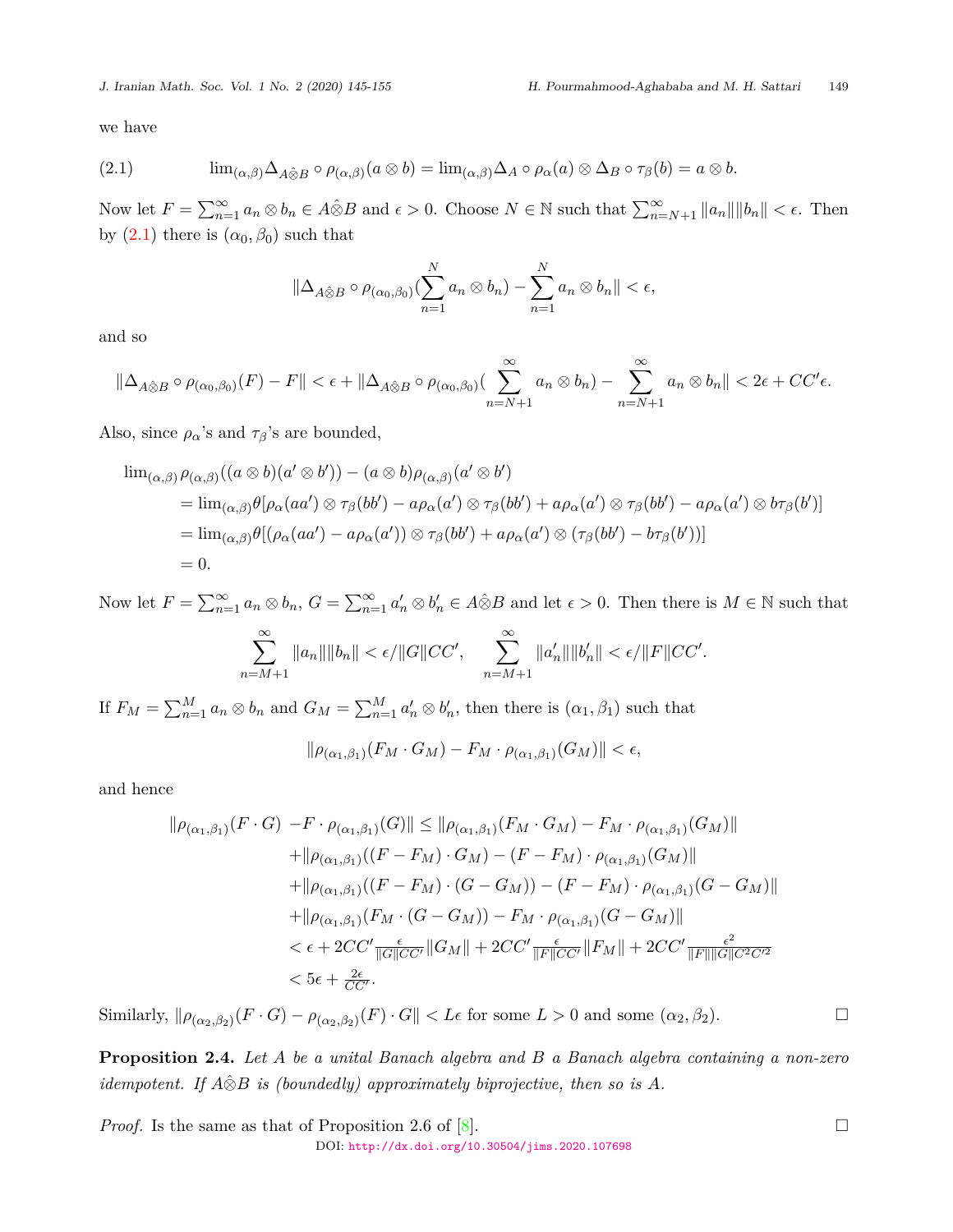Let *A* be a Banach algebra and let *I* be an arbitrary non-empty set. We denote by  $\mathcal{M}_I(A)$  the space of all  $I \times I$  matrices  $(a_{i,j})_{i,j \in I}$  with entries in A such that  $\sum_{i,j \in I} ||a_{i,j}|| < \infty$ . Then  $\mathcal{M}_I(A)$ becomes a Banach algebra under the usual matrix multiplication and the  $l^1$ -norm.

### <span id="page-5-0"></span>**Proposition 2.5.** *If A is a unital Banach algebra and I is an arbitrary non-empty set.*

- (i)  $\mathcal{M}_I(A)$  *is boundedly approximately biprojective if and only if*  $A$  *is boundedly approximately biprojective.*
- (ii) If  $\mathcal{M}_I(A)$  *is approximately biprojective, then so is A.*

*Proof.* Since  $\mathcal{M}_I(A) \cong A \hat{\otimes} \mathcal{M}_I(\mathbb{C})$ , part (i) follows from Propositions [2.3](#page-3-0) and [2.4](#page-4-1), and the fact that  $\mathcal{M}_I(\mathbb{C})$  is 1-biprojective by [\[8,](#page-10-0) Proposition 2.7]. Part (ii) follows from Proposition [2.4](#page-4-1), since *A* is unital and  $\mathcal{M}_I(\mathbb{C})$  has a non-zero idempotent.  $\Box$ 

Let *S* be an inverse semigroup. There is a canonical partial order on *E*(*S*) as follows:

$$
p \le q \iff p = qp = pq \qquad (p, q \in E(S)).
$$

If  $(P, \preceq)$  is a partially ordered set, we let  $(p]_P = \{q \in P \mid q \preceq p\}$ . Following [[2](#page-10-7)], we say that P is *uniformly locally finite* if there exists  $C > 0$  such that  $|p| \leq C$  for each  $p \in \mathcal{P}$ .

An inverse semigroup *S* is called *uniformly locally finite* if the partially ordered set  $(E(S), \leq)$  has the corresponding property  $([8, \text{Definition } 2.13]).$  $([8, \text{Definition } 2.13]).$  $([8, \text{Definition } 2.13]).$ 

If *S* is a uniformly locally finite inverse semigroup, by [\[8,](#page-10-0) Theorem 2.18], we have

$$
l^1(S) \cong l^1 - \bigoplus_{\lambda \in \Lambda} \mathcal{M}_{E(D_\lambda)}(l^1(G_{p_\lambda})),
$$

where  $D_{\lambda}$  is a *D*-class defined by the equivalence relation

 $s\mathcal{D}t \Longleftrightarrow$  there exists  $x \in S$  such that  $Ss \cup \{s\} = Sx \cup \{x\}$  and  $tS \cup \{t\} = xS \cup \{x\}$ ,

 $E(D_\lambda)$  is the set of idempotents of  $D_\lambda$ ,  $p_\lambda \in E(D_\Lambda)$ . Also,  $G_{p_\lambda} = \{s \in S : ss^* = s^*s = p_\lambda\}$  is a maximal subgroup of *S*.

<span id="page-5-1"></span>**Theorem 2.6.** *Let S be a uniformly locally finite inverse semigroup. Then*

- (i)  $l^1(S)$  *is approximately biprojective if and only if each*  $G_{p_\lambda}$  *is amenable.*
- (ii)  $l^1(S)$  *is C*-approximately biprojective if and only if  $BC(l^1(G_{p_{\lambda}})) \leq C$  and  $G_{p_{\lambda}}$  is amenable for *each*  $\lambda \in \Lambda$ .

*Proof.* (i) Since  $l^1(S) \cong l^1 - \bigoplus_{\lambda \in \Lambda} \mathcal{M}_{E(D_{\lambda})}(l^1(G_{p_{\lambda}}))$ , by Proposition [2.1](#page-2-0),  $l^1(S)$  is approximately biprojective if and only if  $M_{E(D_{\lambda})}(l^1(G_{p_{\lambda}}))$  is approximately biprojective for each  $\lambda \in \Lambda$ . In view of Proposition [2.5](#page-5-0), the latter implies the approximate biprojectivity of  $l^1(G_{p_\lambda})$  for each  $\lambda \in \Lambda$ . Since  $l^1(G_{p_\lambda})$  is unital, by [[7](#page-10-3), Corollary 3.7], this is equivalent to the approximate amenability of  $l^1(G_{p_\lambda})$ , henceto the amenability of  $G_{p_\lambda}$  for each  $\lambda \in \Lambda$  ( [[4](#page-10-8), Theorem 3.2]). Conversely, if  $G_{p_\lambda}$  is amenable, then  $l^1(G_{p_\lambda})$  is amenable and so it is biflat. By [\[8,](#page-10-0) Proposition 2.7],  $\mathcal{M}_{E(D_\lambda)}(l^1(G_{p_\lambda}))$  is biflat too. Now by [[7,](#page-10-3) Theorem 3.3] we conclude that  $\mathcal{M}_{E(D_{\lambda})}(l^1(G_{p_{\lambda}}))$  is approximately biprojective. Therefore, by Proposition [2.1](#page-2-0),  $l^1(S)$  is approximately biprojective.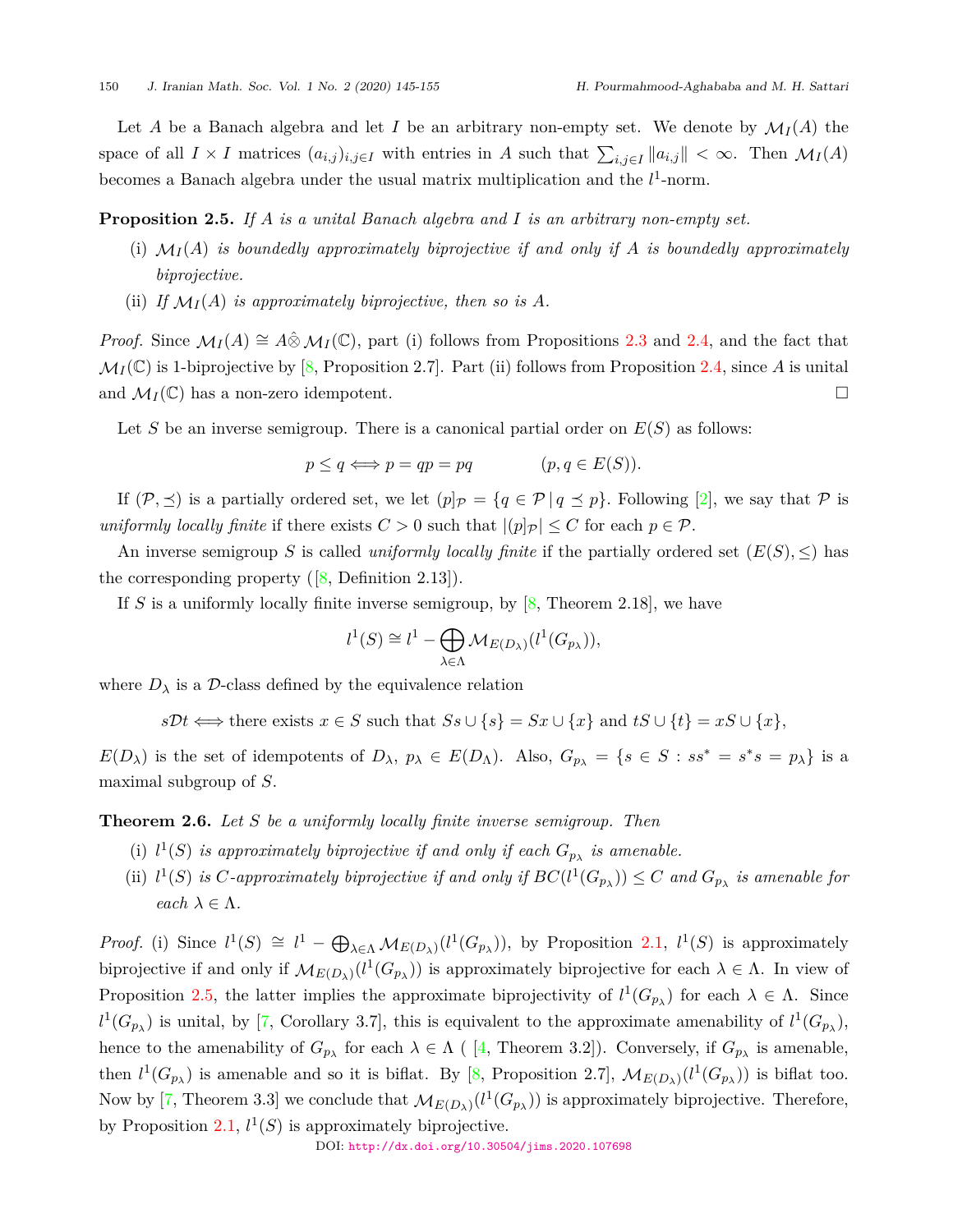(ii) The proof of this part is similar to that of part (i).  $\Box$ 

Let *G* be a group with identity *e*, and let *I* be a non-empty set. Then the *Brandt inverse semigroup corresponding to G* and *I*, denoted  $S = \mathcal{M}(G, I)$ , is the collection of all  $I \times I$  matrices  $(g)_{ij}$  with  $g \in G$ in the  $(i, j)$ <sup>th</sup> place and 0 (zero) elsewhere and the  $I \times I$  zero matrix 0. Multiplication in *S* is given by the formula

$$
(g)_{ij}(h)_{kl} = \begin{cases} (gh)_{il} & \text{if } j = k \\ 0 & \text{if } j \neq k \end{cases} \qquad (g, h \in G, i, j, k, l \in I),
$$

and  $(g)_{ij}^* = (g^{-1})_{ji}$  and  $0^* = 0$ . The set of all idempotents is  $E(S) = \{(e)_{ii} : i \in I\} \cup \{0\}$ , and  $G_{(e)_{ii}} \cong G$ . It can be easily seen that each Brandt inverse semigroup is uniformly locally finite.

<span id="page-6-0"></span>**Corollary 2.7.** Let  $S = \mathcal{M}(G, I)$  be the Brandt semigroup corresponding to G and I. Then  $l^1(S)$  is *(boundedly) approximately biprojective if and only if G is amenable.*

We remark that since  $l^1(S)$  has the bounded approximation property, as we mentioned in the Introduction, the bounded approximate biprojectivity of  $l^1(S)$  is equivalent to its biflatness. So the bounded case of Theorem [2.6](#page-5-1) and Corollary [2.7](#page-6-0) were obtained in [\[8\]](#page-10-0).

# 3. **Approximate biprojectivity of some algebras over topological Brandt semigroups**

In this section, we study biprojectivity, biflatness and approximate biprojectivity of some Banach algebras related to topological Brandt semigroups. First we recall an analogue of measure algebra and group algebra for a topological semigroup. For a locally compact Hausdorff topological semigroup *S*, let *M*(*S*) be the Banach space of all bounded complex-valued Radon measures on *S* with the total variation norm. With the convolution product  $M(S)$  is a Banach algebra. We also set

> $M_a^l(S) = {\mu \in M(S) | s \mapsto \delta_s * \mu \text{ is weakly continuous}}$  $M_a^r(S) = {\mu \in M(S) | s \mapsto \mu * \delta_s \text{ is weakly continuous}}$  $M_a(S) = M_a^l(S) \cap M_a^r(S)$ ,

where  $\delta_s$  denotes the Dirac measure at  $s \in S$ . It is well known that  $M_a^l(S)$  and  $M_a^r(S)$  are two sided L-ideals of  $M(S)$  (see Lemma 3.5 and proof of Theorem 3.6 in [[11\]](#page-10-9)). It should be noted that in the case, where  $S = G$  is a locally compact group, then  $M_a(G) = M_a^l(G) = M_a^r(G) = L^1(G)$ .

From now on, we take *S* to be *M*(*G, I*), a locally compact Hausdorff topological Brandt semigroup. For  $A \subseteq G$  and  $i, j \in I$  the set  $\{(g)_{ij} : g \in A\}$  is denoted by  $A_{i,j}$ . In the case where  $A = G$ , the sets  $G_{i,j}$  are open and homeomorphic, but not subsemigroups of *S*, unless  $i = j$ . Indeed, for each  $i \in I$ ,  $G_{i,i}$  is a maximal subgroup of *S* and also a locally compact topological group. Note that  $G_{i,i}$ 's are topologically isomorphic. Now fix  $i_0 \in I$  and set

> $\tau_{(G,S)} = \{ U \subseteq G : U_{i_0,i_0} \text{ is an open subset of } G_{i_0,i_0} \}.$ DOI: <http://dx.doi.org/10.30504/jims.2020.107698>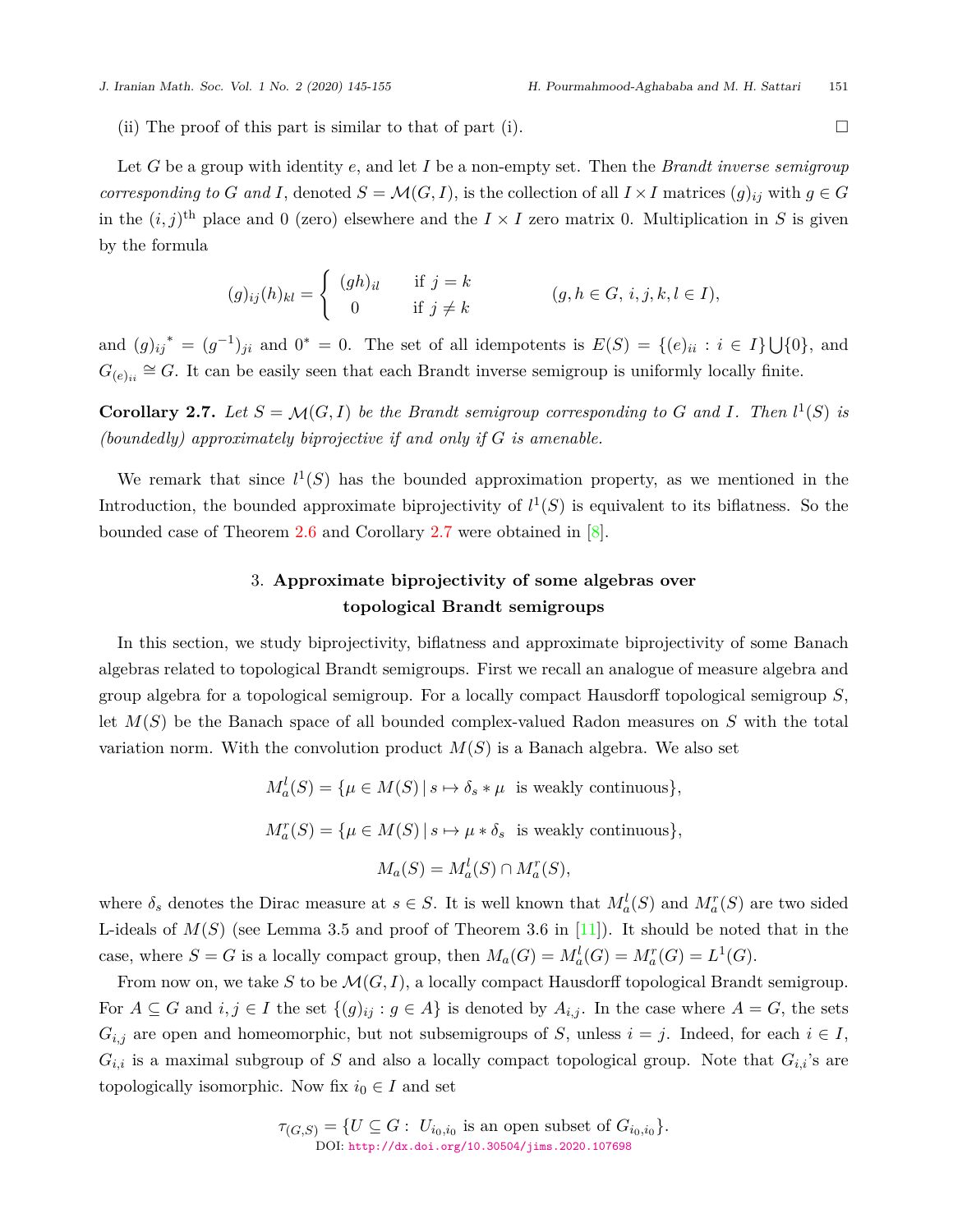Then  $\tau_{(G,S)}$  is a topology on *G* turning it to a locally compact group. Notice that all subsets  $G_{i,j}$ are homeomorphic to  $(G, \tau_{(G,S)})$  and maximal subgroups  $G_{i,i}$  are isomorphic to  $(G, \tau_{(G,S)})$  as locally compact groups.

For  $i, j \in I$ ,  $\mu \in M(S)$  and  $\nu \in M(G)$ , we define

$$
\mu_{i,j}(A) = \mu(A_{i,j})
$$
 and  $\nu^{i,j}(B) = \nu(B^{i,j}),$ 

where *A* is a Borel subset of *G*, *B* is a Borel subset of *S* and  $B^{i,j} = \{g \in G : (g)_{i,j} \in B\}$ . We need the following two propositions  $([10,$  $([10,$  Propositions 3 and 5]).

**Proposition 3.1.** Let  $S = \mathcal{M}(G, I)$  be a locally compact Hausdorff topological Brandt semigroup and *G be equipped with the topology*  $\tau_{(G,S)}$ *.* 

- (i) For each  $i, j \in I$  and  $\mu \in M(G)$ ,  $\mu^{i,j}$  is a well-defined measure in  $M(S)$  such that  $|\mu^{i,j}| = |\mu|^{i,j}$ ,  $\|\mu^{i,j}\| = \|\mu\|$ , and  $\text{supp}(\mu^{i,j}) = (\text{supp }\mu)_{i,j}$ .
- (ii) If  $\mu, \nu \in M(G)$  and  $i, j, k, l \in I$ , then  $\mu^{i,j} * \nu^{k,l} = (\mu * \nu)^{i,l}$  for  $j = k$ , and  $\mu^{i,j} * \nu^{k,l} = \mu(G)\nu(G)\delta_0$  $for j \neq k$ *. Also,*  $\delta_0 * \nu^{k,l} = \nu^{k,l} * \delta_0 = \nu(G)\delta_0$ *.*
- (iii) Let  $\mu \in L^1(G)$  and  $i, j \in I$ . If for some  $l_0 \in I$ ,  $\bigcup_{i \in I} G_{i,l_0}(\bigcup_{i \in I} G_{l_0,i})$ , respectively) is closed, *then*  $\mu^{i,j} \in M_a^l(S)(\mu^{i,j} \in M_a^r(S))$ , respectively).
- (iv) For each  $i, j \in I$  and  $\mu \in M(S)$ ,  $\mu_{i,j}$  is a well-defined measure in  $M(G)$  and  $|\mu_{i,j}| = |\mu|_{i,j}$ .

$$
(v) \ \delta_0 \in M_a(S).
$$

(vi) If  $\mu \in M_a^l(S)(\mu \in M_a^r(S))$ , respectively) and  $i, j \in I$ , then  $\mu_{i,j}^{i,j} \in M_a^l(S)$   $(\mu_{i,j}^{i,j} \in M_a^r(S))$ , *respectively*)*, and*  $\mu_{i,j} \in L^1(G)$ *.* 

<span id="page-7-0"></span>**Proposition 3.2.** Let  $S = \mathcal{M}(G, I)$  be a locally compact Hausdorff topological Brandt semigroup and *G be equipped with the topology*  $\tau_{(G,S)}$ *. Then* 

$$
M(S) = \left\{ \sum_{i,j \in I} \mu_{i,j}^{i,j} + c_0 \delta_0 : [\mu_{i,j}]_{i,j} \in \mathcal{M}_I(M(G)), c_0 \in \mathbb{C} \right\}
$$

Moreover, if for some  $l_0 \in I$ ,  $\bigcup_{i \in I} G_{i,l_0}(\bigcup_{i \in I} G_{l_0,i})$ , respectively) is closed, then  $M_a^l(S)$  ( $M_a^r(S)$ , respectively) *tively) coincides with*

$$
\bigg\{\sum_{i,j\in I}\mu_{i,j}^{i,j}+c_0\delta_0:[\mu_{i,j}]_{i,j}\in\mathcal{M}_I(L^1(G)), c_0\in\mathbb{C}\bigg\},\,
$$

*otherwise*  $M_a^l(S) = \mathbb{C}\delta_0$  ( $M_a^r(S) = \mathbb{C}\delta_0$ , respectively), and  $M_a(S) = \mathbb{C}\delta_0$ .

Using above propositions, in the following theorem, we characterize  $M(S)$  as a direct sum of  $\mathcal{M}_I(M(G))$  and  $\mathbb{C}$ . The idea is taken from [\[10](#page-10-10), Proposition 4].

**Theorem 3.3.** Let  $\Theta : \mathcal{M}_I(M(G)) \oplus_{l^1} \mathbb{C} \to M(S)$  be defined by

$$
\Theta([\mu_{i,j}]_{i,j}, c) = \sum_{i,j \in I} \mu_{i,j}^{i,j} - \sum_{i,j \in I} \mu_{i,j}(G)\delta_0 + c\delta_0.
$$

*Then* Θ *is a Banach algebra isomorphism.*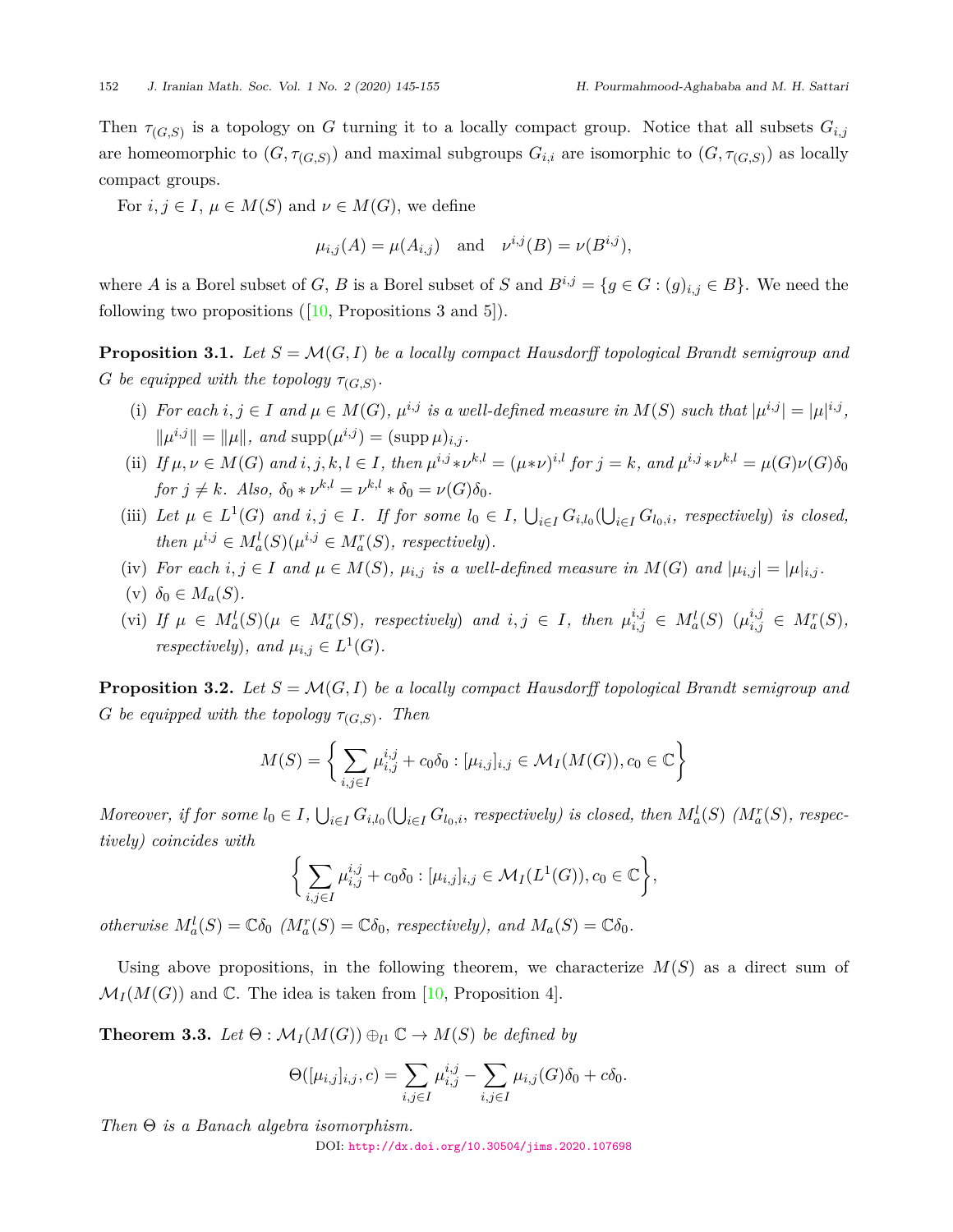*Proof.* Define the maps  $\Phi : \mathcal{M}_I(M(G)) \to M(S)$  and  $\Psi : M(S) \to \mathbb{C}$  by

$$
\Phi([\mu_{i,j}]_{i,j}) = \sum_{i,j \in I} \mu_{i,j}^{i,j} - \sum_{i,j \in I} \mu_{i,j}(G)\delta_0 \text{ and } \Psi(\mu) = \mu(S).
$$

Clearly,  $\Psi$  is a continuous epimorphism. To see that  $\Phi$  is a homomorphism, let  $[\mu_{i,j}]_{i,j}, [\nu_{i,j}]_{i,j} \in$  $\mathcal{M}_I(M(G))$ . Then

$$
\Phi([\mu_{i,j}]_{i,j}) * \Phi([\nu_{i,j}]_{i,j}) = \left( \sum_{i,l \in I} \mu_{i,l}^{i,l} - \sum_{i,l \in I} \mu_{i,l}(G)\delta_0 \right) \left( \sum_{k,j \in I} \nu_{k,j}^{k,j} - \sum_{k,j \in I} \nu_{k,j}(G)\delta_0 \right)
$$
\n
$$
= \sum_{i,l \in I} \sum_{k,j \in I} \mu_{i,l}^{i,l} * \nu_{k,j}^{k,j} - \left( \sum_{i,l \in I} \mu_{i,l}(G) \right) \left( \sum_{k,j \in I} \nu_{k,j}(G) \right) \delta_0
$$
\n
$$
- \left( \sum_{i,l \in I} \mu_{i,l}(G) \right) \left( \sum_{k,j \in I} \nu_{k,j}(G) \right) \delta_0 + \left( \sum_{i,l \in I} \mu_{i,l}(G) \right) \left( \sum_{k,j \in I} \nu_{k,j}(G) \right) \delta_0 * \delta_0
$$
\n
$$
= \sum_{i,l \in I} \sum_{k,j \in I} \mu_{i,l}^{i,l} * \nu_{k,j}^{k,j} - \left( \sum_{i,l \in I} \mu_{i,l}(G) \right) \left( \sum_{k,j \in I} \nu_{k,j}(G) \right) \delta_0
$$
\n
$$
= \sum_{i,j,k \in I} \mu_{i,k}^{i,k} * \nu_{k,j}^{k,j} + \sum_{i \neq k,i,j,k,l \in I} \mu_{i,l}^{i,l} * \nu_{k,j}^{k,j} - \sum_{i,j,k,l \in I} \mu_{i,l}(G) \nu_{k,j}(G) \delta_0
$$
\n
$$
= \sum_{i,j,k \in I} \mu_{i,k}^{i,k} * \nu_{k,j}^{k,j} - \sum_{k=l,j,k,l \in I} \mu_{i,l}(G) \nu_{k,j}(G) \delta_0 - \sum_{i,j,k,l \in I} \mu_{i,l}(G) \nu_{k,j}(G) \delta_0
$$
\n
$$
= \sum_{i,j \in I} \sum_{k \in I} \mu_{i,k}^{i,k} * \nu_{k,j}^{k,j} - \sum_{i,j \in I} \sum_{k \in I} \mu_{i,k}(G) \nu_{k,j}(G) \delta_0
$$
\n
$$
= \sum_{i,j \in
$$

By noting that  $S^{i,j} = G$  for any  $i, j \in I$ , we have

$$
\Psi\Phi([\mu_{i,j}]_{i,j}) = \sum_{i,j\in I} \mu_{i,j}^{i,j}(S) - \sum_{i,j\in I} \mu_{i,j}(G) = \sum_{i,j\in I} \mu_{i,j}(G) - \sum_{i,j\in I} \mu_{i,j}(G) = 0,
$$

which shows that Im( $\Phi$ )  $\subseteq$  ker( $\Psi$ ). For the converse inclusion, let  $\mu \in \text{ker } \Psi$ . By Proposition [3.2](#page-7-0),  $\mu$  is of the form  $\mu = \sum_{i,j \in I} \mu_{i,j}^{i,j} + c_0 \delta_0$ , where  $[\mu_{i,j}]_{i,j} \in \mathcal{M}_I(M(G))$  and  $c_0 \in \mathbb{C}$ . Since

$$
0 = \mu(S) = \sum_{i,j \in I} \mu_{i,j}^{i,j}(S) + c_0 = \sum_{i,j \in I} \mu_{i,j}(G) + c_0,
$$

we have

$$
\mu = \sum_{i,j \in I} \mu_{i,j}^{i,j} - \sum_{i,j \in I} \mu_{i,j}(G)\delta_0 = \Phi([\mu_{i,j}]_{i,j}) \in \text{Im}(\Phi).
$$

Therefore,  $\text{Im}(\Phi) = \text{ker}(\Psi)$  and so  $\text{Im}(\Phi)$  is closed in  $M(S)$ . To see that  $\Phi$  is injective, let  $[\mu_{i,j}]_{i,j} \in$ ker( $\Phi$ ). Then  $\sum_{i,j\in I}\mu_{i,j}^{i,j} - \sum_{i,j\in I}\mu_{i,j}(G)\delta_0 = 0$ . Thus, for any Borel set  $E \subseteq G$  and any  $i_0, j_0 \in I$ ,

(3.1) 
$$
0 = \left( \sum_{i,j \in I} \mu_{i,j}^{i,j} - \sum_{i,j \in I} \mu_{i,j}(G) \delta_0 \right) (E^{i_0, j_0}) = \mu_{i_0, j_0}^{i_0, j_0}(E^{i_0, j_0}) = \mu_{i_0, j_0}(E).
$$
  
Dol: http://dx.doi.org/10.30504/jims.2020.107698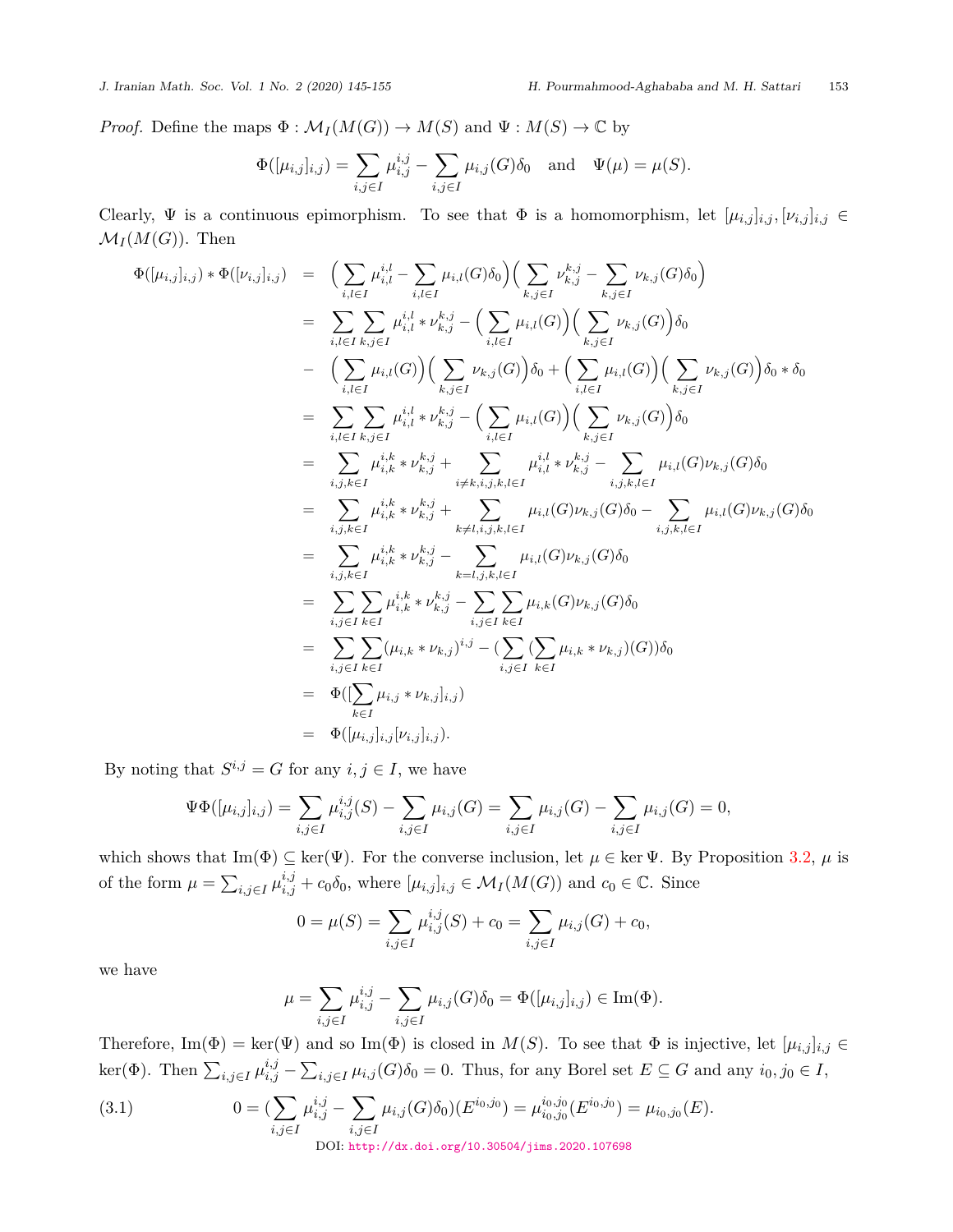Therefore,  $[\mu_{i,j}]_{i,j} = 0$ . A direct calculation shows that

$$
\operatorname{Im}(\Phi) \subseteq \{\mu \in M(S) : \mu * \delta_0 = \delta_0 * \mu = 0\}.
$$

This together with  $\delta_0^2 = \delta_0$  imply that  $\Theta$  is a homomorphism. Indeed,

$$
\Theta([\mu_{i,j}]_{i,j}, c) * \Theta([\nu_{i,j}]_{i,j}, d) = (\Phi([\mu_{i,j}]_{i,j}) + c\delta_0) * (\Phi([\nu_{i,j}]_{i,j}) + d\delta_0)
$$
  
\n
$$
= \Phi([\mu_{i,j}]_{i,j}) (\Phi([\nu_{i,j}]_{i,j}) + c d\delta_0
$$
  
\n
$$
= \Phi([\mu_{i,j}]_{i,j} [\nu_{i,j}]_{i,j}) + c d\delta_0
$$
  
\n
$$
= \Theta([\mu_{i,j}]_{i,j} [\nu_{i,j}]_{i,j}, cd)
$$
  
\n
$$
= \Theta(([\mu_{i,j}]_{i,j}, c) ([\nu_{i,j}]_{i,j}, d)).
$$

Since  $\delta_0 \in \text{Im}(\Theta) \setminus \text{Im}(\Phi)$ , we have  $\text{Im}(\Phi) \subsetneq \text{Im}(\Theta)$ . Since  $\dim(\frac{M(S)}{\text{Im}(\Phi)}) = 1$ , it follows that  $\text{Im}(\Theta) =$  $M(S)$ . Also, it is clear that  $\Theta$  is injective. Therefore,  $\Theta$  is an isomorphism of Banach algebras. □

**Corollary 3.4.** Let  $S = \mathcal{M}(G, I)$  be a locally compact Hausdorff topological Brandt semigroup and  $G$  be equipped with the topology  $\tau_{(G,S)}$  in such a way that for some  $l_0 \in I$ ,  $\bigcup_{i \in I} G_{i,l_0}(\bigcup_{i \in I} G_{l_0,i},$ *respectively) is closed. Then the isomorphism*  $M(S) \cong M_I(M(G)) \oplus_{l} \mathbb{C}$  *induces the Banach algebra isomorphism*

$$
M_a^l(S) \cong \mathcal{M}_I(L^1(G)) \oplus_{l^1} \mathbb{C} \quad (M_a^r(S) \cong \mathcal{M}_I(L^1(G)) \oplus_{l^1} \mathbb{C}).
$$

<span id="page-9-0"></span>**Theorem 3.5.** *Let S* = *M*(*G, I*) *be a locally compact Hausdorff topological Brandt semigroup and G be equipped with the topology*  $\tau_{(G,S)}$ . The following are equivalent:

- (i) *M*(*S*) *is boundedly approximately biprojective.*
- (ii) *M*(*S*) *is approximately biprojective.*
- (iii) *G is discrete and amenable.*

*Proof.* (i)  $\implies$  (ii) is trivial.

(ii)  $\Rightarrow$  (iii): Since  $M(S) \cong M_I(M(G)) \oplus_{l} \mathbb{C}$  as Banach algebras, by Propositions [2.1](#page-2-0) and [2.5](#page-5-0), approximate biprojectivity of  $M(S)$  implies the approximate biprojectivity of  $M(G)$ . This together with [\[7,](#page-10-3) Example 4.5] show that *G* is discrete and amenable.

 $(iii) \implies (i):$  If *G* is discrete and amenable, then  $M(G)$  is amenable and so bounded approximately biprojective by [[7](#page-10-3), Corollary 3.10]. Now it follows from Propositions [2.5](#page-5-0) and [2.1](#page-2-0) and the isomorphism  $M(S) \cong M_I(M(G)) \oplus_{l^1} \mathbb{C}$  that  $M(S)$  is boundedly approximately biprojective. □

The following corollary is the topological version of [[8](#page-10-0), Theorem 3.7], when *S* is a Brandt semigroup.

**Corollary 3.6.** Let  $S = \mathcal{M}(G, I)$  be a locally compact Hausdorff topological Brandt semigroup and G *be equipped with the topology*  $\tau_{(G,S)}$ . Then  $M(S)$  *is biflat if and only if G is discrete and amenable.* 

*Proof.* Since *M*(*S*) has the bounded approximation property, the corollary follows from Theorem [3.5](#page-9-0),  $[1,$  Theorem 3.6(A)] and  $[7,$  $[7,$  $[7,$  Theorem 3.3].